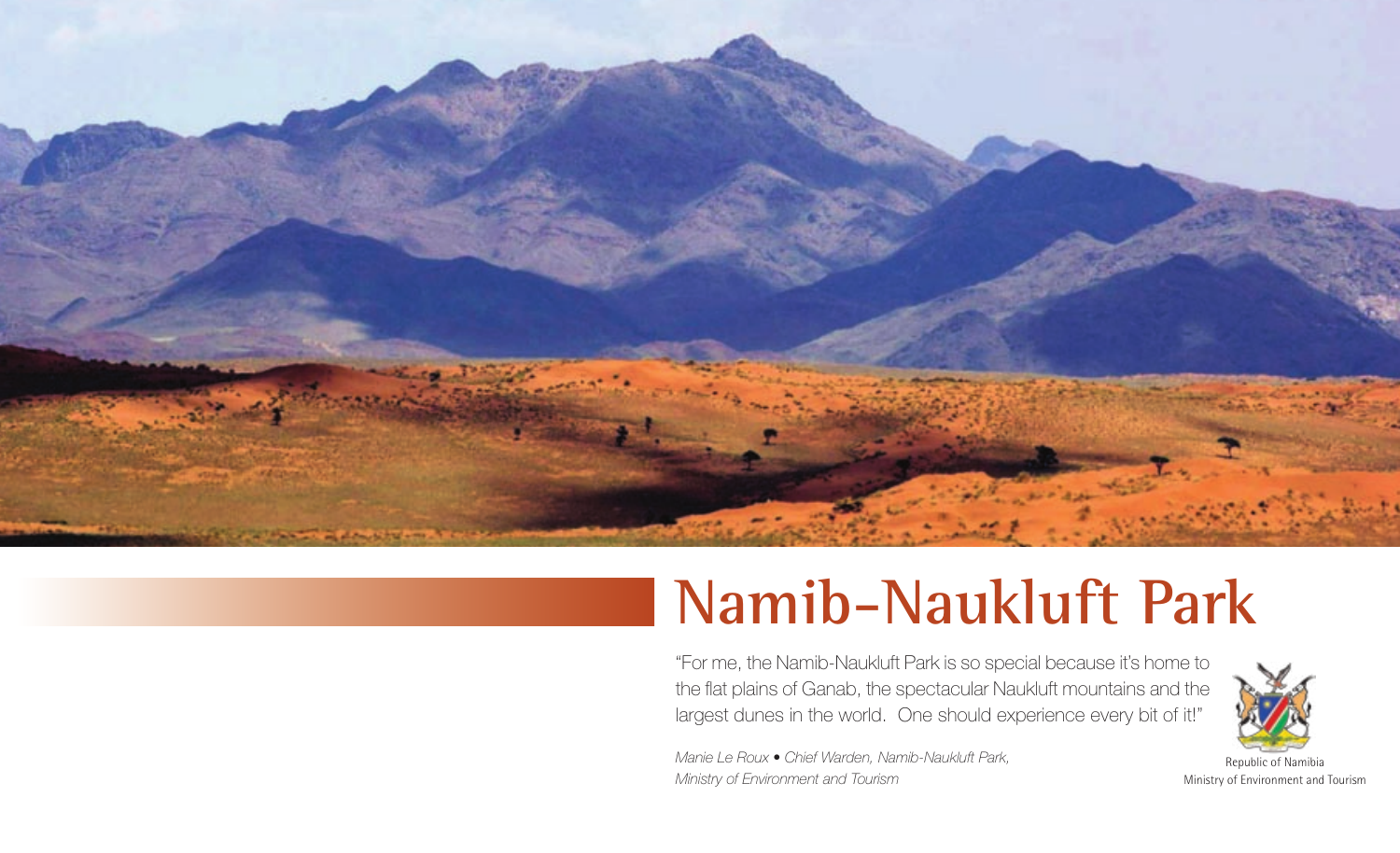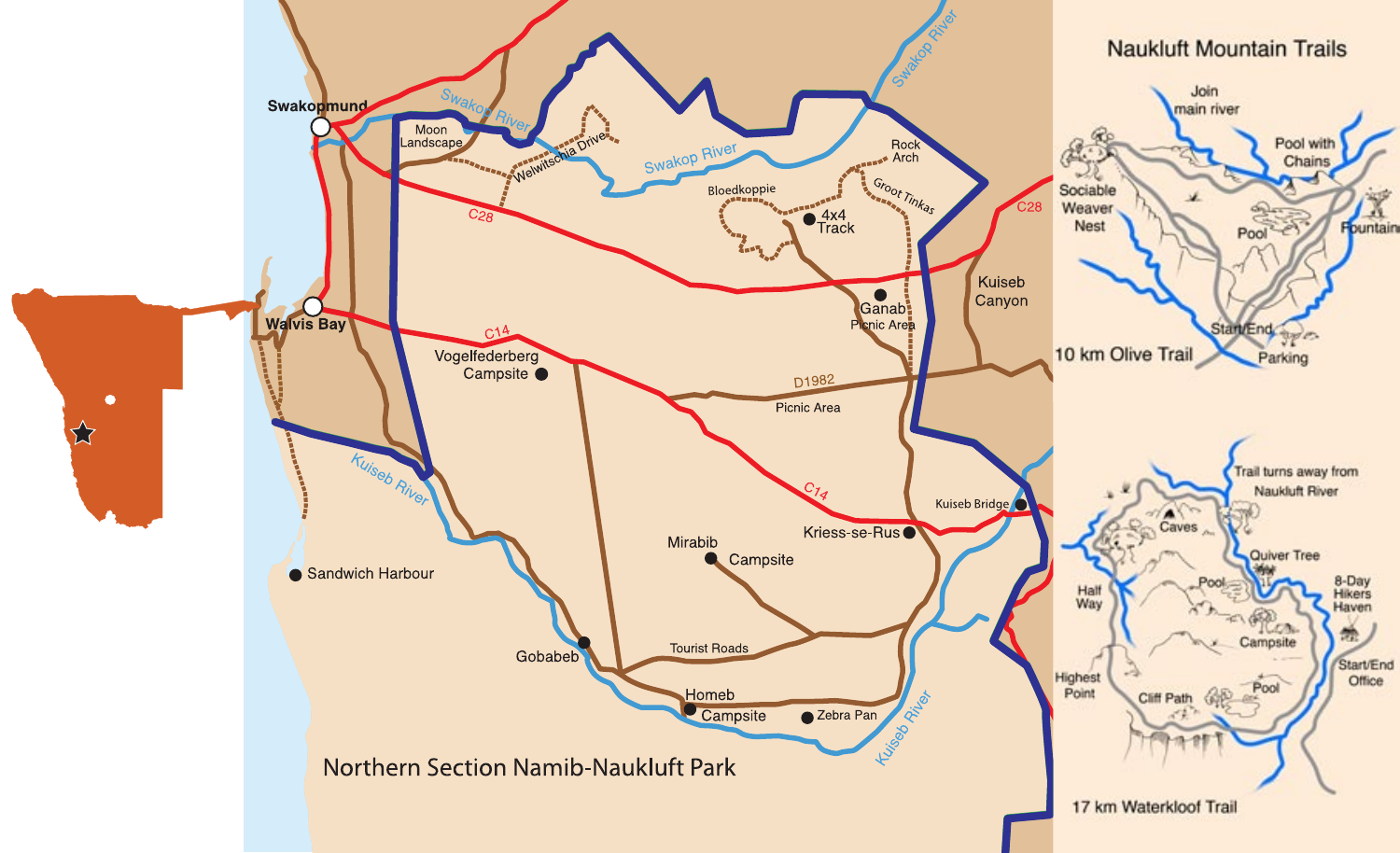

## **Discover the Namib-Naukluft Park**

Savour the enormity, drama and grandeur of the Namib-Naukluft Park, Namibia's largest conservation area. With mountains, sand seas and riverbeds to explore, there is something for every adventurous spirit. Hike the rugged gorges and paths in the formidable Naukluft mountain massif or test yourself and your vehicle on the two-day, 73 km 4x4 trail. Photograph some of the planet's oldest and most peculiar plants on the Welwitschia Trail. Explore the Sesriem Canyon. Gaze at a multitudes of stars and soak in the silence and solitude of the Namib Desert at night. Slide down dunes in the Namib sand sea. After summer rains, encounter large herds of gemsbok, zebra, springbok, ostrich and even giraffe in the northern section of the park. Go birding at the marine sanctuary, Sandwich Harbour, home to up to 50 000 wetland birds including spectacular flocks of greater and lesser flamingos. Feel transported to another realm by the vast and inimitable gravel plains of the aptly named Moonscape. Explore the isolated mountains that are sprinkled liberally throughout the park, search for unexpected botanical treasures, and be rewarded by awe-inspiring views of the Namib-Naukluft Park.

## **A land of contrasts and extremes**

Rock hard and soft as flowing sand with rugged mountains and lapping waters, wet fogs and desiccating winds, Namibia's Namib-Naukluft Park is a stunning study in contrast and extremes. Ephemeral rivers rage through canyons without warning, while baking heat dominates each day. Early morning and late afternoon sunlight paints the dunes in dramatic hues and shadows, drawing photographers like a magnet. During the heat of the day, mirages cast inselbergs into a sea of shimmering silver. The ghostly tracks of an ox-wagon cart gouged into gravel more than a century ago bear testimony to time, and yet the wind whips away a footprint on the dunes before another can be laid.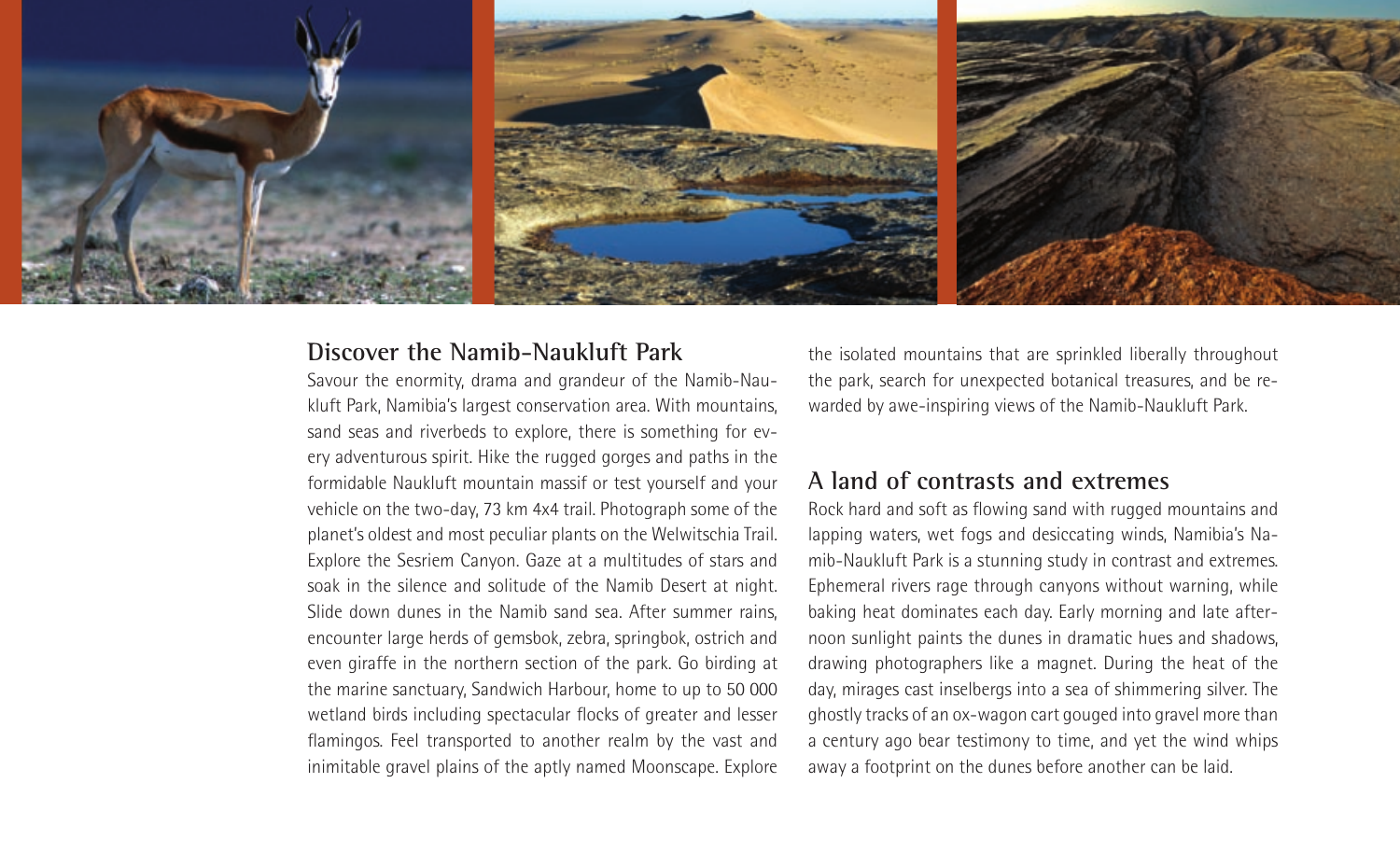

# **A place of wonder and time**

One of the most intensely studied deserts on earth, the Namib section of the Namib-Naukluft Park is debatably the oldest desert on earth. But here life has adapted to the extremes in fascinating ways. Animals burrow in the sand and, when the need for eyes is proven unnecessary, they develop without them. Baboons go for months without drinking water, while the Welwitschia mirabilis plants live for more than a thousand years on these seemingly inhospitable plains.

The Naukluft, which means 'narrow ravine', section of the park marks time in a more visible manner. Over time, rainwater cut through the rock and formed ravines. Today layers of igneous rock, quartzite, dolomite and shale are exposed on cliff faces and gorges. They are striking reminders of millions of years of calm and eruptions that mark the geological history of the Namib-Naukluft Park.

## **Conservation on a grand scale**

One of Africa's largest protected areas, the Namib-Naukluft Park, covers almost 50 000 km<sup>2</sup> and protects some of the most varied and extraordinary ecosystems in Namibia, the only country in the world named after its desert! The Namib-Naukluft Park provides a sanctuary on a very grand scale to large mammals including black rhino (reintroduced to their former range in 2007 to mark the centenary of the park), Hartmann's mountain zebra, giraffe, gemsbok, and springbok. Predators such as spotted and brown hyaena, jackal, caracal, leopard and cheetah are also protected in the park.

Over 200 bird species have been recorded in the park. The Naukluft massif marks the southern-most range of many northern species such as Rüppell's parrot, rosy-faced lovebirds and Monteiro's hornbills. Mountain pools provide habitat for species not usually associated with a desert, such as African black ducks and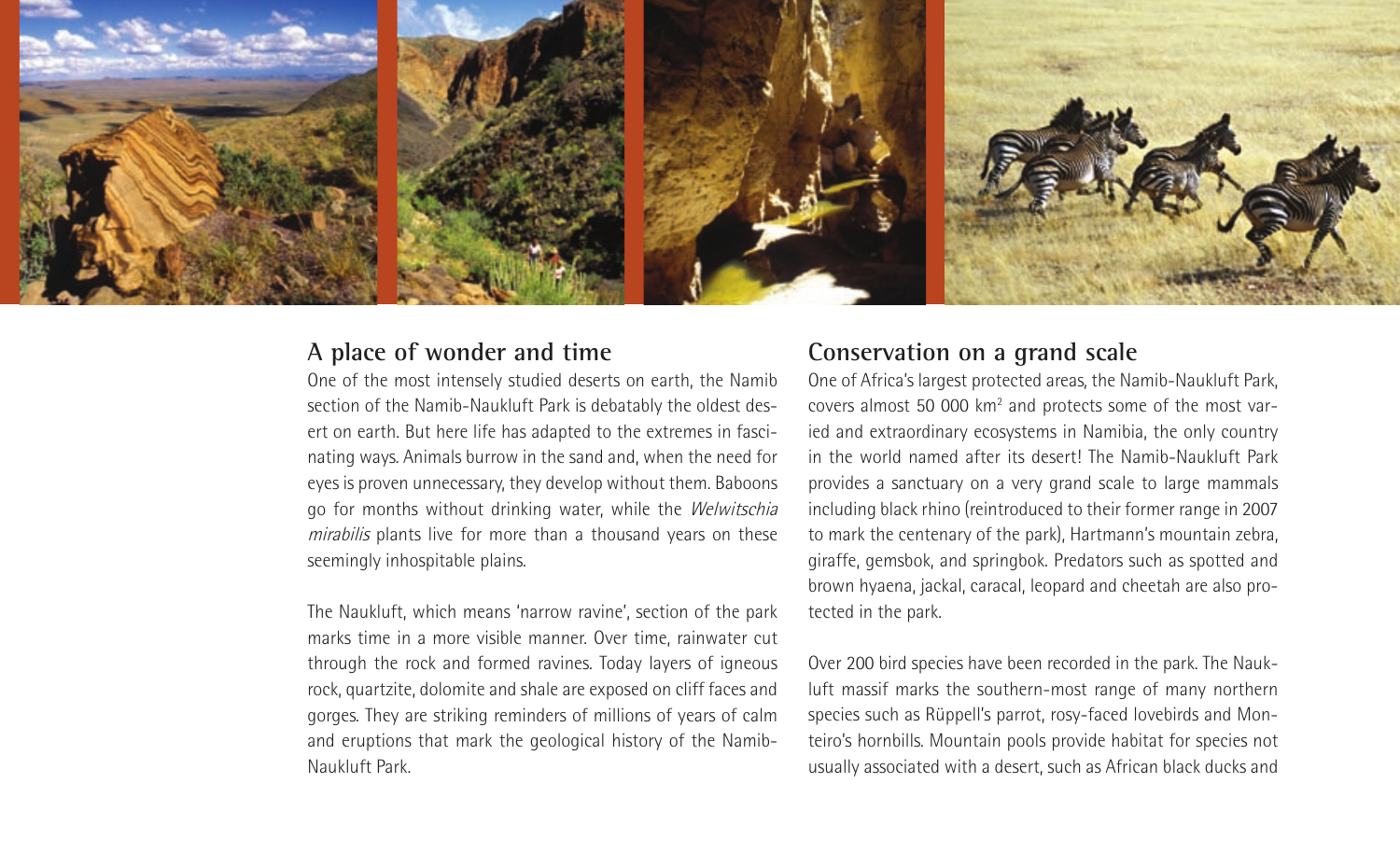

hamerkop. The park is also noteworthy as a sanctuary for raptors such as black eagle, black-breasted snake-eagle, booted eagle, and lanner falcon. The internationally important wetland at Sandwich Harbour is a safe haven for tens of thousands of rare, migrant and resident seabirds.

Desert plains, river washes and inselbergs are a botanist's dream. Succulents, lichens, seasonal grasses and plant species that may bloom once in the span of a human's lifetime, offer intrigue and wonder to the Namib-Naukluft Park.

### **A fascinating and fearless past**

Most of the Namib-Naukluft Park is currently uninhabited, but there has been a human presence since Early Stone Age man (Homo erectus) visited, leaving behind stone hand axes as evidence of occupation. The coast also more recently supported small clans of strandlopers, who lived off fish, birds, and other marine life, while the interior served as occasional hunting grounds for San and seasonal grazing land for nomadic pastoralists. European and American mariners, whalers, seal hunters and guano harvesters made use of Sandwich Harbour, one of only a few 'ports' in Namibia, attracted by the fresh water, safe haven from Atlantic gales and abundant bird life. Nama-speaking groups established strongholds in the Namib and fought German colonial troops in the late 1800s. Some scattered war wreckage still survives. Fearing internship by the British at the outbreak of WWII, two young German geologists, Henno Martin and Hermann Korn, hid in the Kuiseb Canyon for two and a half years with their dog, Otto, and a pet chameleon. An account of their Robinson Crusoe survivalist experiences can be read in Martin's book, The Sheltering Desert. Today, roughly 300 Topnaar people still live within the borders of the park, inhabiting 13 small villages along the lower Kuiseb River where they raise livestock and harvest !nara melons.